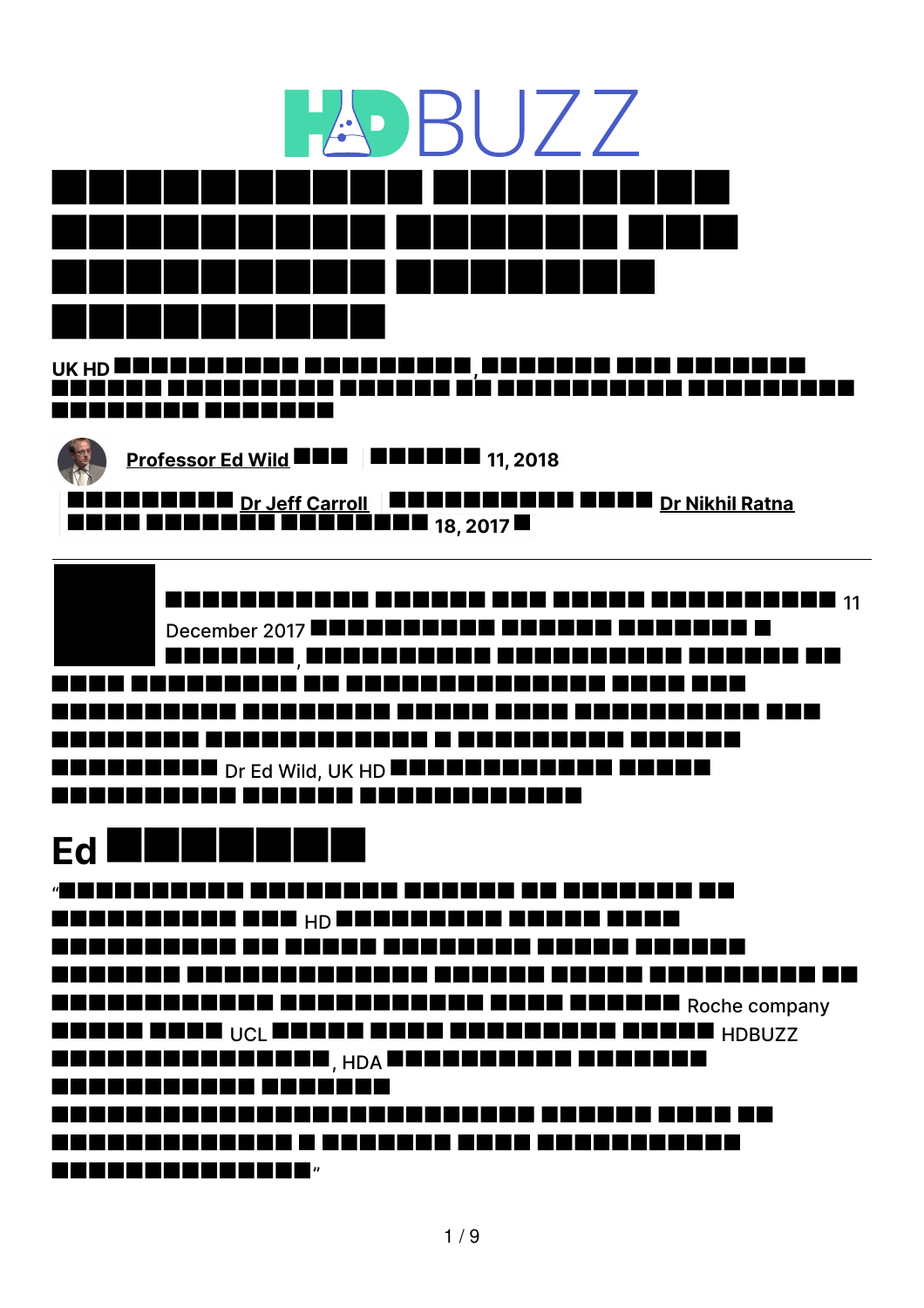

*IONIS-HTTRx -*

*Image credit: [Huntington](http://huntingtonstudygroup.org) Study Group*

# **? , (A ) ) ) (A ) (A ) (A ) (A ) (A ) (A ) (A ) (A ) (A ) (A ) (A ) (A ) (A ) (A ) (A** ) <u>PRESEREN EN BEREÈREN BÉRE ERKEIN BERKERE?</u>

**-Jodie**

**REBED** 

# **HD ?**

**-Mark**

, IONIS-<sub>HTTRx</sub> Bebeseed anders an andersale and and anders <sub>,</sub><br>Bebe and annon anders ander andersale and anders <u>unuan anan, nananananana ananan an ananan</u> <u>wa na mana mata wa kata ya kata ya kata wa mana mwaka wa Mara na matao wa Mara na Mara na Mara na Mara na Mara na Ma</u> <u> KANA KANA KANAKA KURUNGEN KURUNGHANG KANAKAN MANGUNAKAN MANGUNAKAN MANGUNAKAN MANGUNAKAN MANGUNAKAN MANGUNAKAN MANGUNAKAN MANGUNAKAN MANGUNAKAN MANGUNAKAN MANGUNAKAN MANGUNAKAN MANGUNAKAN MANGUNAKAN MANGUNAKAN MANGUNAKAN</u> \_\_\_\_\_\_\_\_\_\_\_\_\_\_\_\_\_\_\_\_

<u>ua nosenea, especia especial especial especialida</u> HTT MENSENDEN DE REBESSEND BEKE HENSENBERDEN BREK 3 , <u> 2000 - 2000 - 2000 - 2000 - 2000 - 2000 - 2000 - 2000 - 2000 - 2000 - 2000 - 2000 - 2000 - 2000 - 2000 - 200</u>

<u>, andese beseese, koosee besee beseese, besees</u> <u> KABAA KUBANDE KUBAN KUBAN KUBA KUBAN KUBAN</u>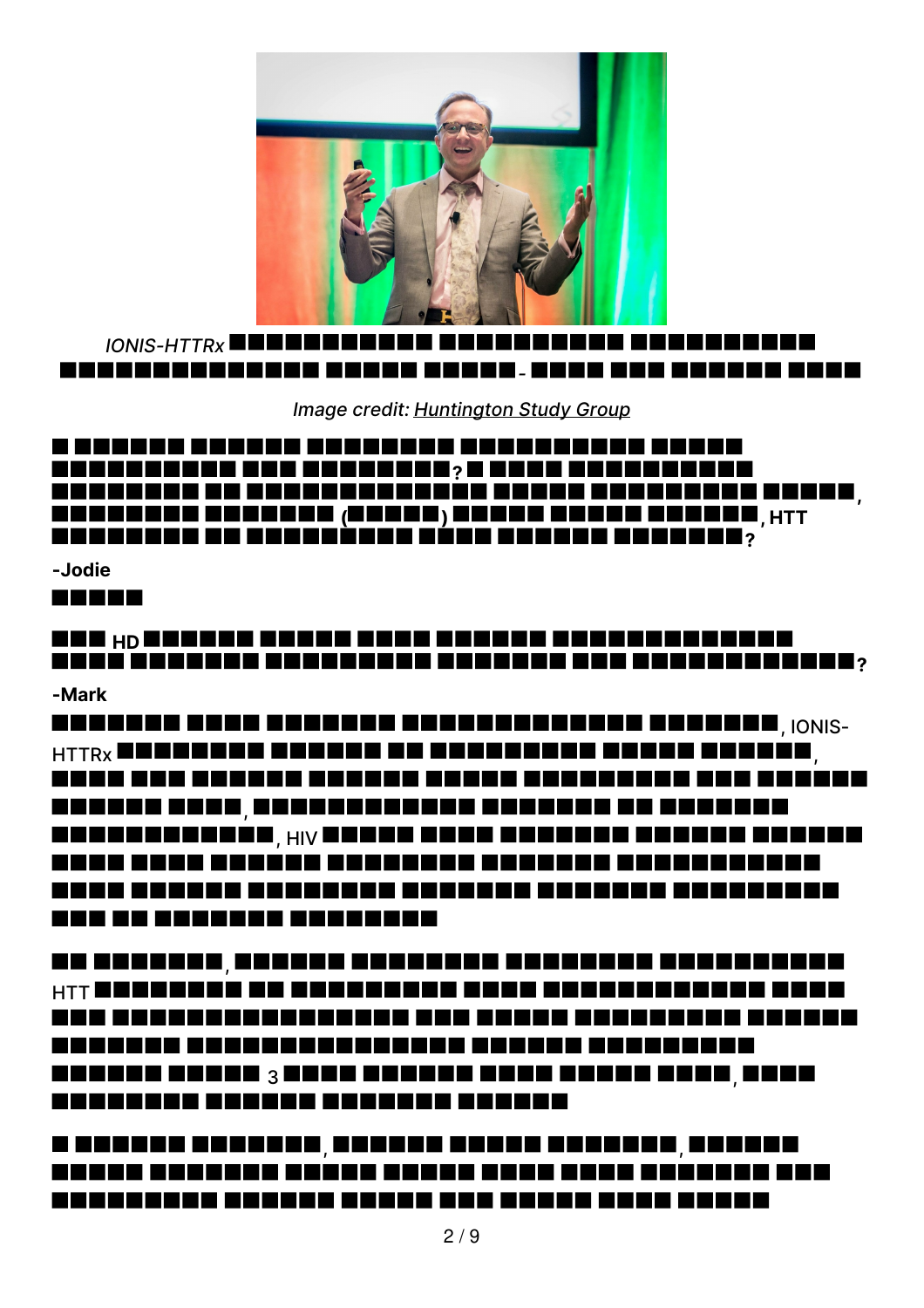### <u> KABABARAN KABABA KERA KERAKARAN</u>

, , <u> KARAKANA KAKARA KAKA KAKAR KAKA KAKARAKANAN KA</u> <u>unua ununuana na janggun pada kananggun padang</u> -------------------

**? , ?**

**- Arnar**

**REBEC** 

<u>MAN ANAKANA ANAKANANAN ANAKANAN</u> **? , RRANER**?

**-steve**

<u> KARAKA KURUKURUKAN KAKAR KARAKA KA KARAK KAKARA</u> <u> KABABARAHAN KABABAR KABABAR KABABAR </u> ENERENEN ENERE ENERGIE Roche ENERGIE EN ENERGI MANAHAN MANAHAN MUNTUK ANG HOMO ANG KANAHAN <u>MANA KANA KANAK KANAK ANUKAN MULA KANAK ANAK </u> **ERRER ERRERERE.** 

 $_1$ ) Bonnessen de Enersen Henese Eners Ener  $_{\rm HD}$ <u> KARAKARAKARA KARAKARA DA KARA KURULA KAK KAK KA</u>  $\overline{A}$  december and a conceller  $\overline{A}$  , and a conceller  $\overline{A}$ 

2) ENROLL-HD **die die begin der der der der eine der in**dia enrollen en de en de en de en de en de en de la lang

 $_3$ ) because expect on executive expect expected. <u> KARAKA KARA KERAKARAN BERBERA BERBERAKAN BERBERAKAN DIARA BERBERAKAN DIARA BERBERAKAN DIARA BERBERAKAN DIARA BERBERAKAN DIARA BERBERAKAN DIARA BERBERAKAN DIARA BERBERAKAN DIARA BERBERAKAN DIARA BERBERAKAN DIARA BERBERAKA</u> , we call  $\blacksquare$  , we call the call  $\blacksquare$ , , HD , **hadeeeeer article and the second contract of the second second second second second second second second second** 

# **HD PRESERVED BERRIERS**

**-Sophie**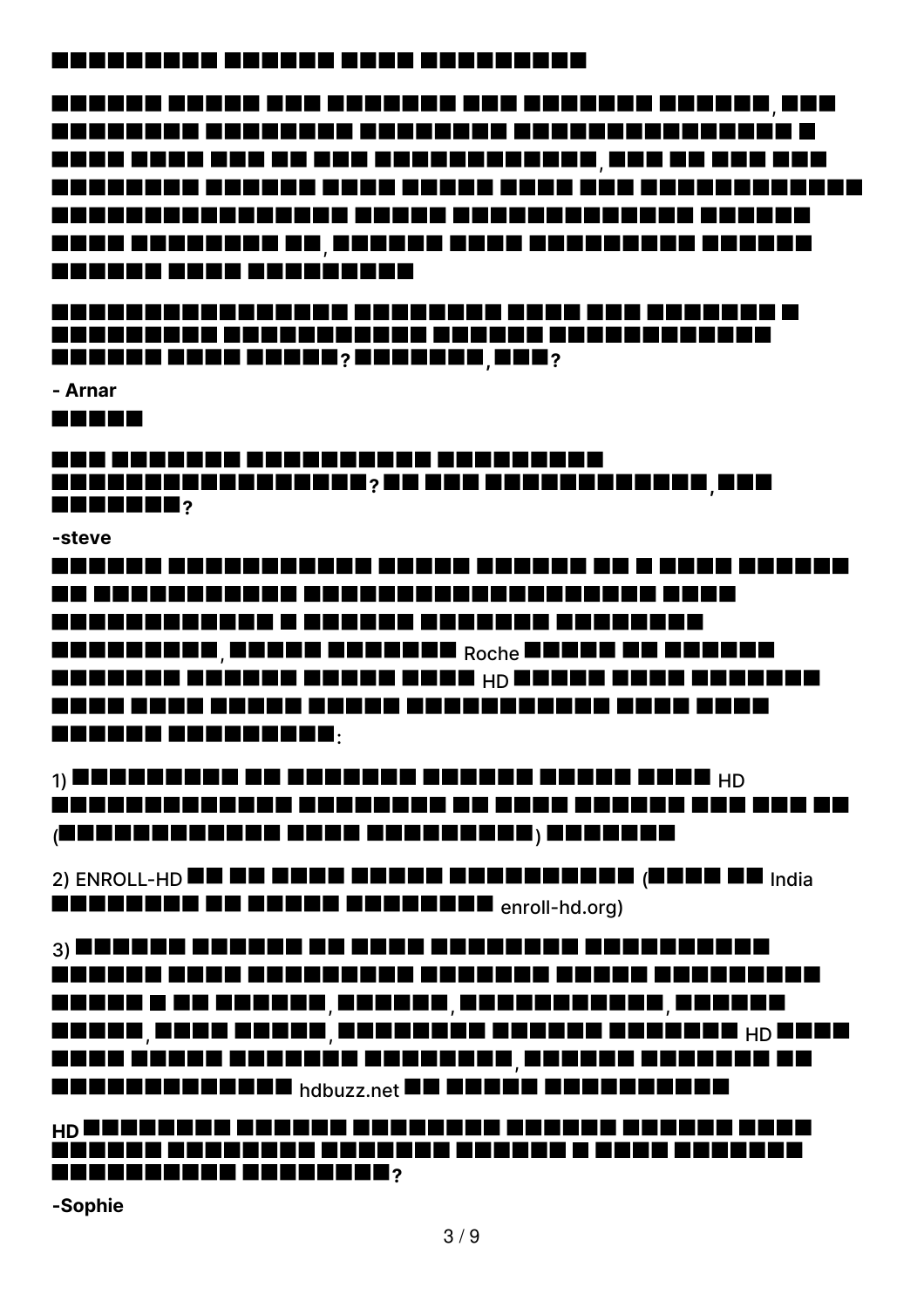#### **BERBE**

# **?**

#### **-Maria**

**RE REERE BEREER, BEREER 2018 EERDER EERD** 2019 A BARA DA BARA DA BARA DA BARA DA BARA DA BARA DA BARA DA BARA DA BARA DA BARA DA BARA DA BARA DA BARA DA BARA <u>AABAABAADA, BAA ABAADA BAADADA AH ABAA ABAA</u> , ENNE ENE; È ENNE ENEL (<sub>Roche</sub>), ENELEZ (IONIS) ENELE<br>ENELLEZI ENELLEZIE ENELE ENELE ENELLE ------------------

EEEEEE EEEEEEEEEEE EEEEEE 3-4 EEEEEEEEE EEE , NAKA KAN KANA KERAKANAN KERAKANAN KERAKAN PRO \_\_\_\_\_\_\_\_\_\_\_\_\_\_\_\_\_\_\_\_\_\_\_\_\_\_\_\_\_\_\_\_\_\_\_ \_\_\_\_\_\_\_\_\_\_\_\_\_\_\_\_\_\_\_\_\_\_\_\_

# <u>kan kananga angguna ngganggung ang kanangang</u> <u> 2000a - 2000a - 2000 00 0000000000000</u>

ROCHER BEROKEN BEROK <sub>Roche</sub> Bennen E Benn Bennenn 5-6 <u>MANUAL UNUNG KANGHANGAN KUNA KUNANGANGAN</u> , **ENERGE BERGER BERGER ER EREKE REKER 100% BER** ----------

, <u>. 2000a 100 2000a 2000a | 200 2000a | 2000a | 2000a | 2000a</u> ------- ------ -----

## <u>n nana nanan ananan anana anananan ananananan</u> **REBERE DE BES DESSERES ENDRES** ?

#### **-Tyler**

**EXECUTES EXECUTE AS EXECUTES EXECUTE**  $25$ , <u>MANUAN KURA KURA KURUNG KURUNG KURA KURUNGAN KUR</u> ,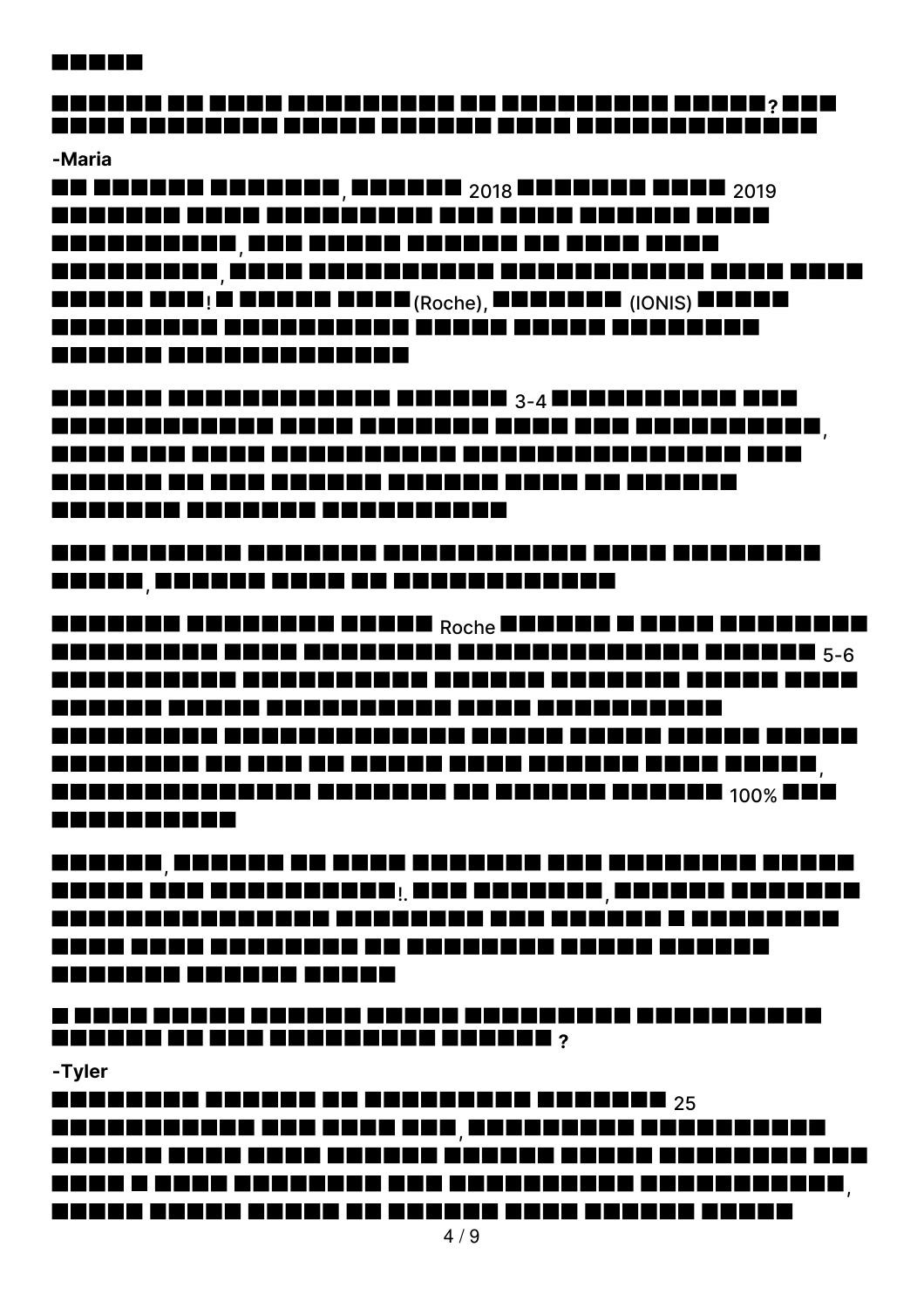<u>MUNUMUNI KUKUA KUKUM KUKUM KUKU KUKU KUK KUKUM</u> <u>naa aana aanaanaa aanaanaanaa aa aanaan aha aanaan</u> -----------

<u> 2000an de escada de escada especia</u> **?**

**- Laura**

E E E E E E E E E E E E E E E E E  $46$  E E E E E E E E E E E E E  $\cdot$  E E E E  $\cdot$ ' OLE <u> BEBEERS EERSTE OLE BEBEERSEER BEBEERSE BEBEER</u> , **---- --------- -------- -------** ----- ---- ----<u>MANAHANAN KUMUMUN KANA MANAHAN MANAHAN</u>

 $_1$ ) in the same and a sequence and a sequence of  $\blacksquare$ <u> 2000 - 2000 - 2000 - 2000 - 2000 - 2000 - 2000 - 2000 - 2000 - 2000 - 2000 - 2000 - 2000 - 2000 - 2000 - 2000 - 2000 - 2000 - 2000 - 2000 - 2000 - 2000 - 2000 - 2000 - 2000 - 2000 - 2000 - 2000 - 2000 - 2000 - 2000 - 200</u> HARRAHARAKAN HORAKARKAN ARAKARKAN HARRAKA , and a second  $\Delta G$  , and a second behavior to the second second  $\Delta G$ <u>MANUM MUNUMUNG KUMUMUNG KANAHA KUMUMUHANG PA</u> **REBEER** 

 $_2$ ) benu benua benuanyakan benuanyak benuanya **,,,,,,,,,,,,,,,,,,,,,,,,,,,** 

 $_3$ ) beheeless exceeded and exceed as  $_2$  beheeles EEEEEE EEEEEEE EEEEEE E <sub>46</sub> EEEE EEEEE EEEEEE 

**"** : " " - HD ? *"*

**, READERED BEERE**,

#### **-Ruby**

, <u> KARAKARAK AKARAK ARBARAKARA AKAR AKARAKARAKA</u> <u>na nanan sana sanan san nananan sanana sananana</u> ------------ ------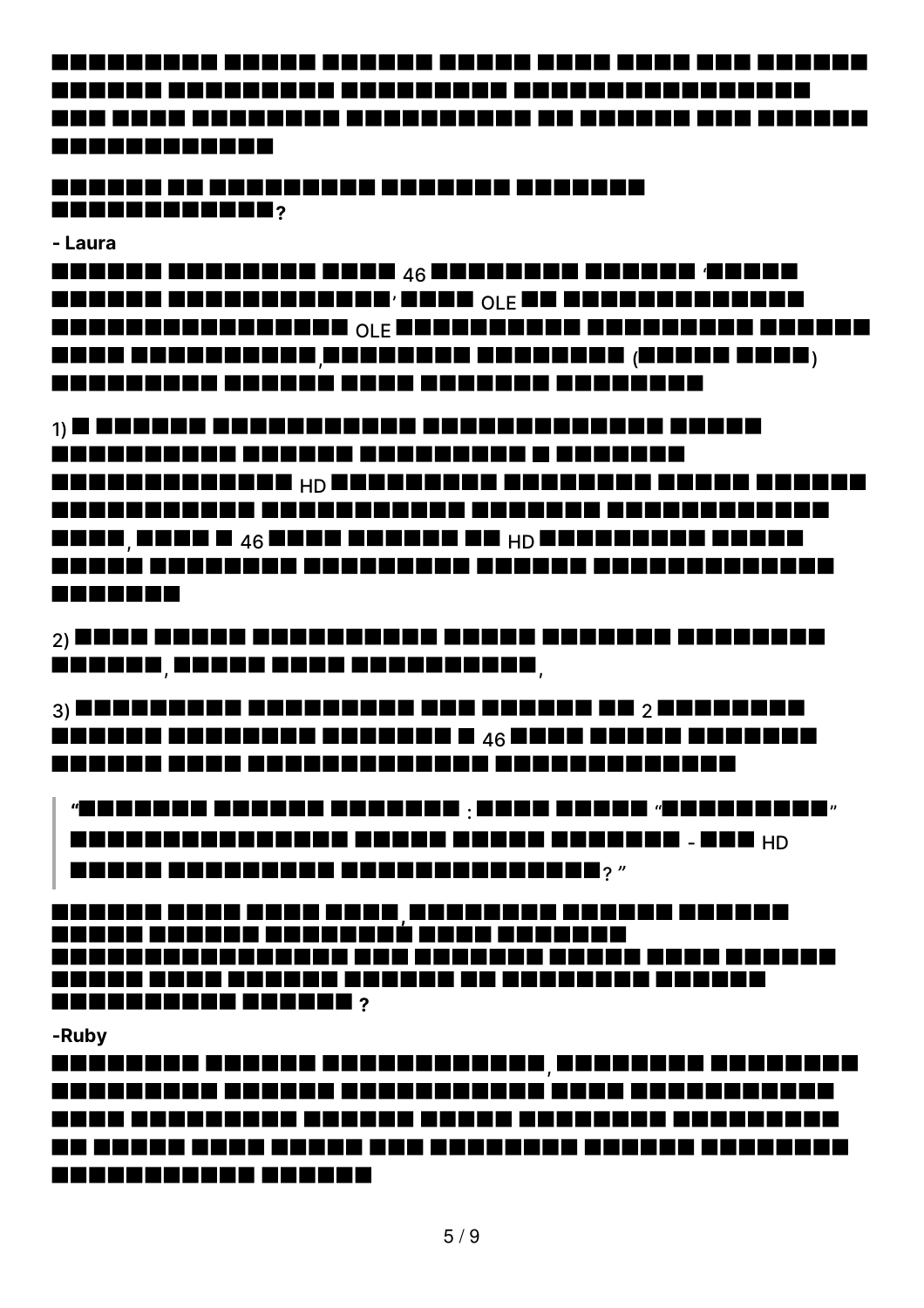HARAHA KANAN KANANA KANANANA <sub>HD</sub> NAHAN KANANANA<br>HARAHA KUNGA KANANANA KANANA HARAHAN KANANA , ( ). ( ) , **BERREER** 

**C RANG BARBERENGE BERKE <sub>(IONIS</sub> RENERS) RENE BERK**<br>RENERBEN BERKEN BERK HENRE BERKE BER KENNENE . <u>AABAABAAD BAABAAD, BEBAADA BAAD BAABAABAADAD</u> ,

<u>anaa aanaana ahaan ah ahaan <sub>, HD</sub> Baanaan ah</u> , <u>annan annsananananana, anno <sub>Enroll</sub> de un anno</u> **CHEER CHEEREN CHEEREN (<http://enroll-hd.org>)** 

**PRE ESERVAL » SERR ENERGEESE BEEK HERRE EN BERKEN , RRANGER BERKER 19** 

**-Nicky**

, . ---------- ----------------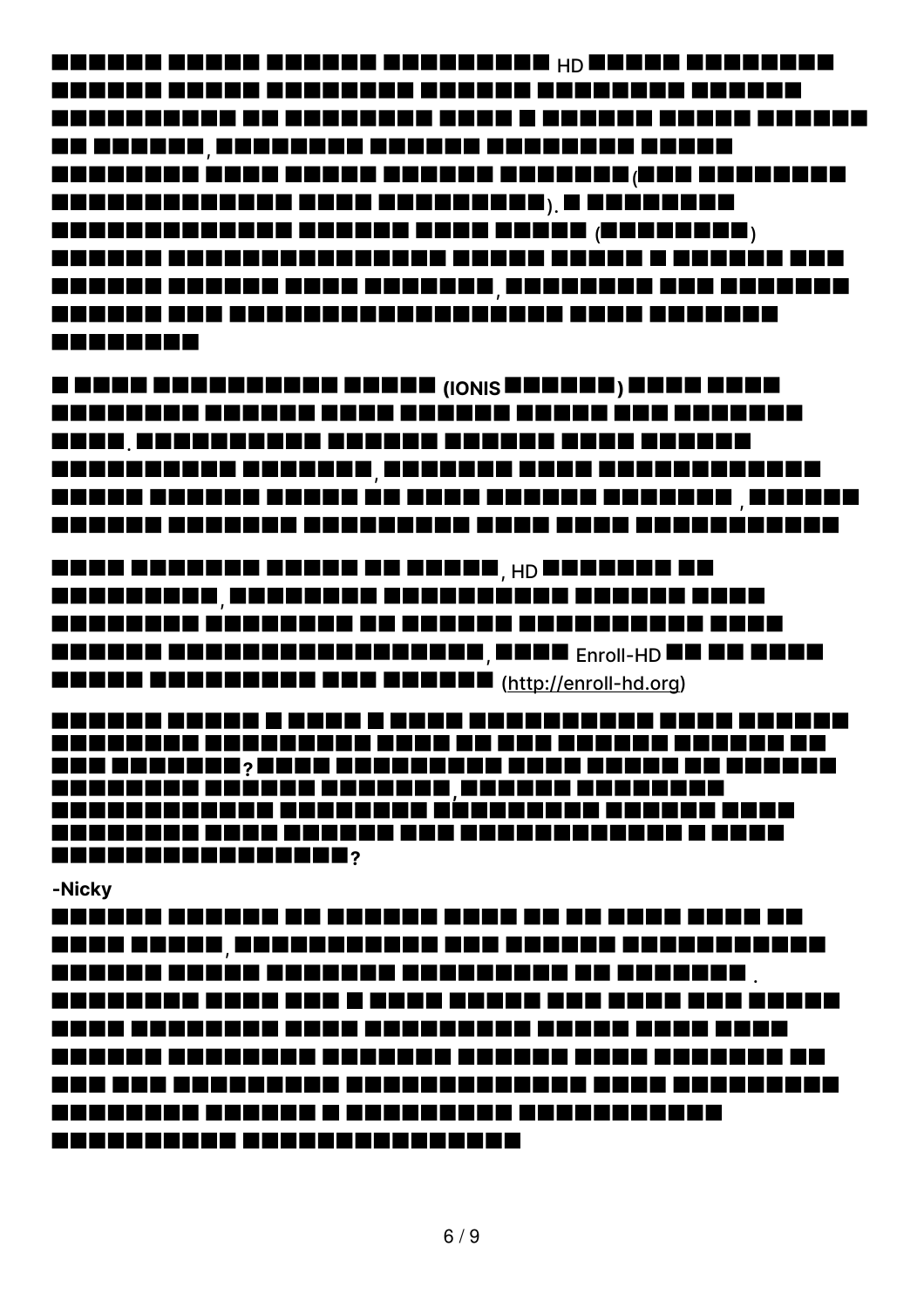**, ?** <u>MUNUMUN KUMUMU KUMUMUHUMU KUMU KUMU KUMU KUMU</u> **THE RE** 

#### **-David**

, <u>ananan (nananananan anan ananana) an ana</u> \_\_\_\_\_\_\_\_\_\_\_\_\_\_\_\_\_\_\_\_\_\_\_\_\_\_\_\_\_\_\_\_\_ -----------

MUNU KUMUMUNG KANAHAN KUMUM KUMUMU KUMU KUMUM <u>MANUMUNUNG AN UNUNGKUN KUNUN KUNU KUN KUNUNGI</u> **PRESE ESTRESESE ESTRESE ESTRE: SERBE ESTRES PERSONAL DE SURBERES DESERT DESERT EN PRES** 2008,

#### **-Jennifer**

<u>NA KAO A KAOMININA MPIANDRA NA MATATA NA MATATIKA NA </u> 5 , 10-12 NU UUU UUUUUUU UUUU UUUUUUUUUUUU UUUU 

, <u>AABAA AAB BAAD BAABAAD AHAAD, BAA AHAADAD BAADAD</u> , ,

, <u>kan kananggang na sang sang ang panggang menghangkan menghangkan menghangkan menghangkan menghangkan menghangkan menghangkan menghangkan menghangkan menghangkan menghangkan menghangkan menghangkan menghangkan menghangkan </u> -------------------------------

**?**

#### **-Michela**

\_\_\_\_\_\_\_\_\_\_\_\_\_\_\_\_\_\_\_\_\_\_\_\_\_\_\_\_\_\_\_\_\_\_\_\_\_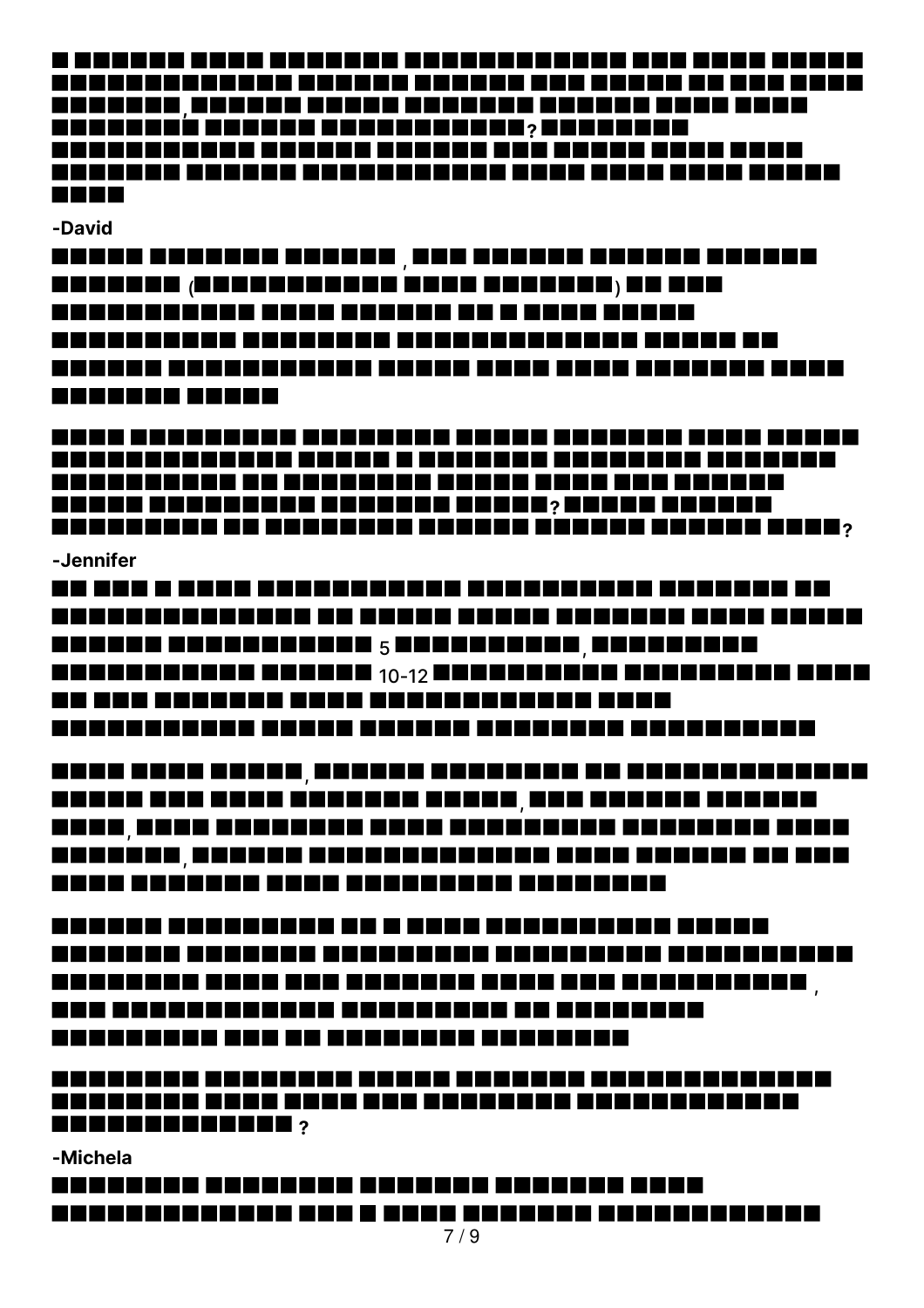ENEREN ENERGENER I <sub>London</sub> Benne, i<sub>jk</sub> bennen den Benn ------------

**ENROLLADE EN PRESIDENTE EN ENERGIA EN ENERGIA EN ENDRE EN ENDRE EN ENDRE EN ENDRE EN ENDRE EN ENDRE EN ENDRE EN**<br>EN ENDRE EN ENDRE EN ENDRE EN EN ENDRE EN ENDRE EN ENDRE EN ENDRE EN ENDRE EN ENDRE EN ENDRE EN ENDRE EN END **PERSON ARRAIGED AND ARRIVED AND RESIST (** 

#### **-Gabby**

EE EEEKEENE.<sub>HD</sub> EEEK EEKEEN EEKEE EEEK EEEK EE , \_\_\_\_\_\_\_\_\_\_\_\_\_\_\_\_\_\_\_\_\_\_\_\_\_\_\_\_\_\_\_\_\_\_\_ -----------------------------------------------

### **PROBERTER E ENERGE DE RESERVEDENT**?

**-Joyce**

<u>kan kanana kanananan kanana na kanan kananan</u> «BOORDE DERDEER BEGEGEGE BEGEGEGEGEG "

HANN HANNENN HANNEN HANNEN HTTRX HANNEN , <u> 2000a - 2000a - 2000a - 2000a - 2000a - 2000a - 2000a</u>

HAND BERKEEN HENER HENERE HE HENERE HO BERKEHENE <u>Manahasi</u>

, <u>MANUHU NU KUMU KUMUH KUMUHUHU KUMUHU</u> \_\_\_\_\_\_\_\_\_\_\_\_\_\_\_\_\_\_\_\_\_\_\_\_\_\_\_\_\_\_\_\_\_\_\_\_ ----------------

<u>na kananan kanana kanananan kanananan kana k</u> **RESERVE BEERS END 2** 

**-Leanne**

HARRAHAN HARRAKA HARRAKAN <sub>HD</sub> BARRAKANAN KANAR <u>ua noseo de seno, escado de escadose especia</u>